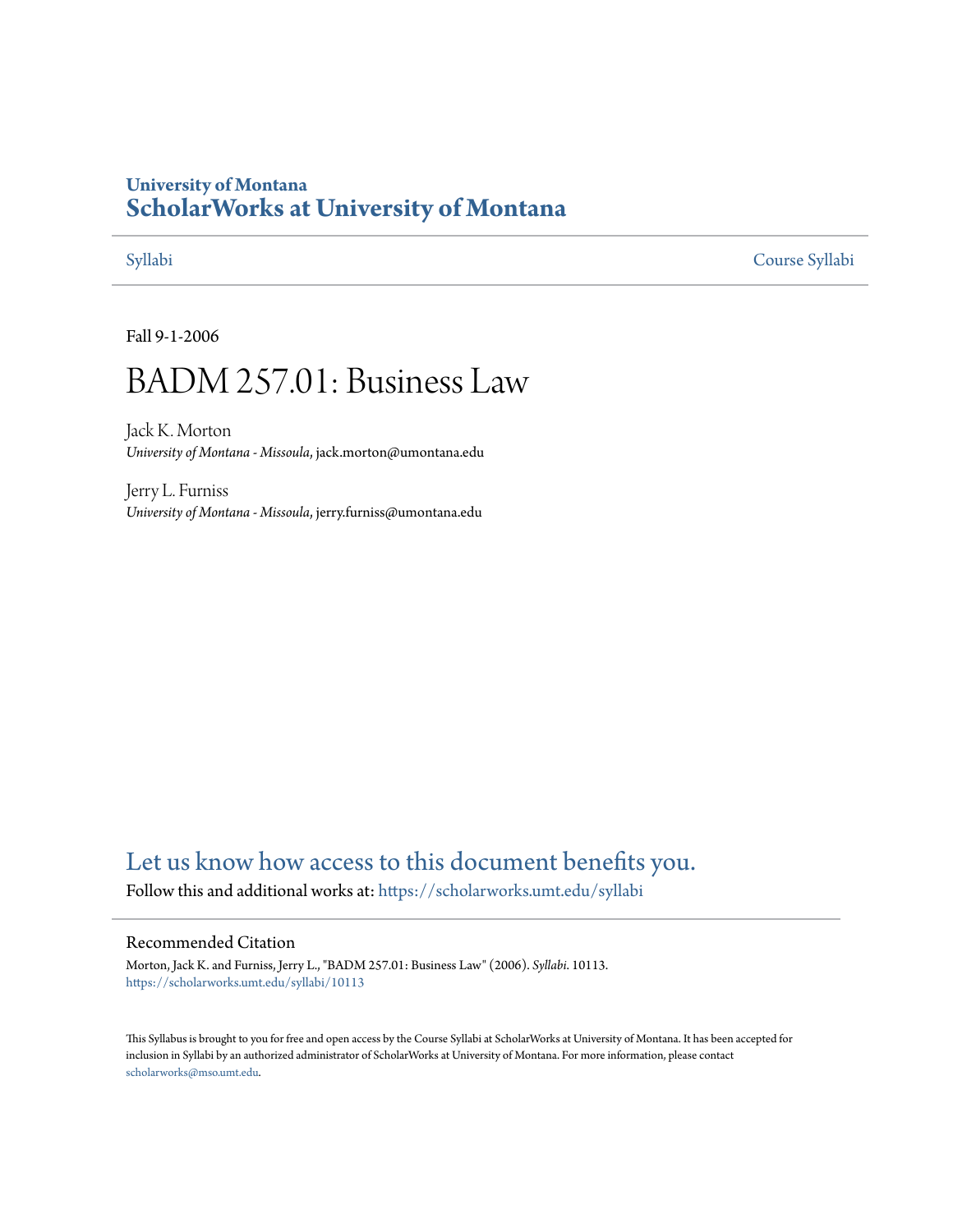#### **Business 257 - Business Law Fall Semester – 2006 GBB 106**

**Catalog Description:**  international commercial transactions. An analysis of the legal and ethical implications of domestic and

- Faculty: Prof. Jack Morton and Prof. Jerry Furniss
- **Office:** Prof. Morton GBB 324 (phone 243-6717), Prof. Furniss GBB 319 (phone 243-2062)
- **Office Hours:** Due to our off-setting class schedules, one or both of us will usually be in from 8-5 every day. Stop by our offices any time. For "you-can-pretty-wellbet-on-finding-us-almost-for-sure" office hours - 11-3 MWF and 8-12 T-Th.
- **Grader:** You may contact our grader Ryan by email at **businesslaw@business.umt.edu** or in person at GBB 319 or by phone at 243-2062. Ryan's office hours are MWF 1:30 – 3:30 and T-Th 9-11.
- **Text:** The 2nd edition of Legal Environment of Business by Carr, etc. Please skip the review questions at the end of each chapter. Do, however, concentrate on the cases because they provide examples of the textual material. A copy of the text will be available in the reserve reading room at the UM Library.

### **Tentative Topic Coverage (topics may change as per class announcements):**

- Chapter 2 Introduction to American Law
- Chapter 3 Courts and Dispute Resolution
- Chapter 16 Business Organizations Introduction
- Chapter 17 Sole Proprietorships and Partnerships
- Chapter 18 Business Entities with Limited Liability
- Chapter 27 Insurance only read "insuring business liability" on p. 521 532.
- Note: No class on Friday, Sept. 29

Wednesday, October 4, Exam #1 on above chapters (unless otherwise announced)

Class Lecture: Employment and Labor Issues

- Chapter 24 Commercial Real Estate Issues
- Chapter 7 Introduction to Contract Law
- Chapter 8 Agreement
- Chapter 9 Mutual Consideration
- Chapter 10 Writing Requirements
- Chapter 11 Contract Defenses

Test 2 on above chapters, Wednesday, Nov. 1 (unless otherwise announced)

Chapter 4 Government Regulation and Antitrust

- Chapter 22 Secured Transactions
- Chapter 23 Bankruptcy

Class Lecture - Intellectual Property

Test 3 on the above topics, Friday, December 8 (unless otherwise announced)

**Exams:** Three multiple choice examinations will be given. Expect that approximately half of each exam will cover class lecture material not covered in the text. Exams 1 and 2 will not be cumulative, but Exam 3 may have questions which review the basic issues learned during the semester. A photo I.D. will be required for all exams.